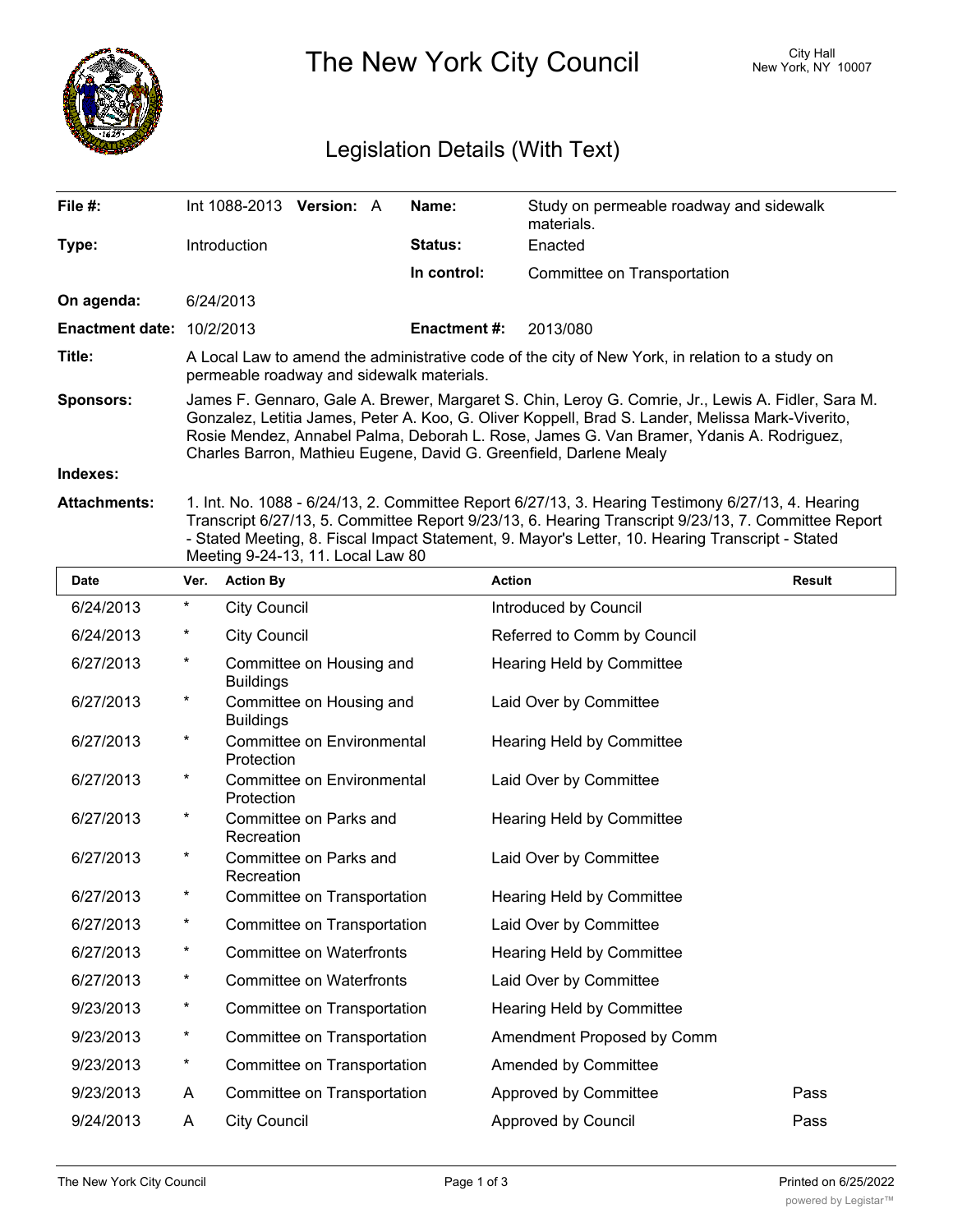**File #:** Int 1088-2013, **Version:** A

| 9/24/2013 | A | City Council | Sent to Mayor by Council     |
|-----------|---|--------------|------------------------------|
| 10/2/2013 | A | Mavor        | Hearing Held by Mayor        |
| 10/2/2013 | A | Mavor        | Signed Into Law by Mayor     |
| 10/2/2013 | A | City Council | Recved from Mayor by Council |
| 10/2/2013 | А | City Council | Recved from Mayor by Council |
|           |   |              |                              |

Int. No. 1088-A

By Council Members Gennaro, Brewer, Chin, Comrie, Fidler, Gonzalez, James, Koo, Koppell, Lander, Mark-Viverito, Mendez, Palma, Rose, Van Bramer, Rodriguez, Barron, Eugene, Greenfield and Mealy

A Local Law to amend the administrative code of the city of New York, in relation to a study on permeable roadway and sidewalk materials.

Be it enacted by the Council as follows:

Section 1. Subchapter 1 of chapter 1 of title 19 of the administrative code of the city of New York is amended by adding a new section 19-155 to read as follows:

§19-155 Study of alternative roadway and sidewalk materials. a. The department and the department of environmental protection shall conduct a study on the possible use of permeable materials on roadways and sidewalks under the jurisdiction of the department. Such study shall include the following: (i) various types of permeable material for roadway and sidewalk use; (ii) the expected costs of such materials and the projected feasibility of such materials, including but not limited to durability, operational function and performance; (iii) the volume of stormwater anticipated to be permeated through such materials; (iv) recommendations and limitations regarding the use of permeable materials on roadways and sidewalks under the jurisdiction of the department; (v) the maintenance practices for such roadways and sidewalks and estimated costs of such practices; (vi) the effect on utilities and other entities that will need to make cuts in such roadways and sidewalks; (vii) methods to restore the porosity of such roadways and sidewalks and an estimate of the costs of such methods; (viii) recommendations regarding the use and limitations of permeable materials by private property owners on private roadways, parking lots and sidewalks; and (ix) a determination on whether a uniform standard on the use of permeable materials in sidewalks within the city of New York is appropriate, based on the results of the study and pilot required pursuant to subdivisions a and b of this section. If such